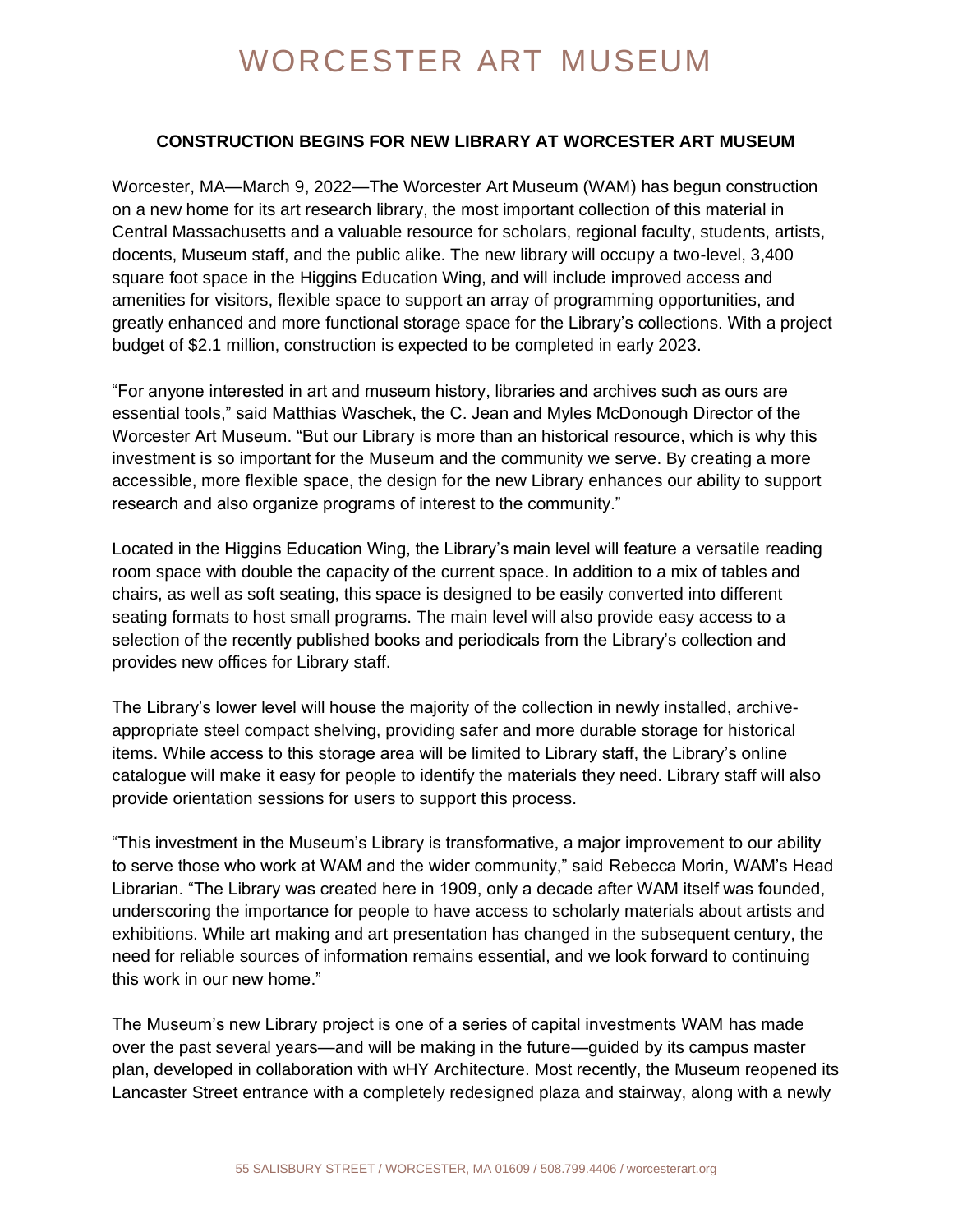added elevator. This \$2.7 million project significantly improves one of the Museum's two major entrances, and provides the best and most direct access to the Higgins Education Wing. In 2015, WAM unveiled the Access Bridge at its Salisbury Street entrance, another construction project aimed at improving access and accessibility for visitors. Both the Lancaster Plaza and Access Bridge were designed by wHY.

The next major public project will be the construction of a new 4,000 sq. ft. gallery space to house the Worcester Art Museum's collection of Arms and Armor, acquired in 2014 following the closing of the Higgins Armory Museum. The second largest and among the most distinguished collections of its kind in the Americas, the Museum's new Arms and Armory Gallery will occupy the space being vacated by the Library.

## **Access to the Library**

The current Library space will close in early June 2022, as the migration and reinstallation of the collection begins. The Library will reopen in the Higgins Education Wing in early 2023. Museum staff (including docents and studio art faculty) will be able to access the Library collection until September 1, 2022, and will be able to borrow books through inter-library loan; there will be no disruptions in access to the Library's electronic resources. The public will be able to access the Library collection until May 31, 2022, and then again when it reopens in early 2023.

Once it reopens, access to the Library will continue to be free, and other existing services and programs—such as Personal Research Sessions, Class visits, Library tours and orientations, Inter-library Loan, borrowing privileges, Reading Group, and Story Times—will continue when the new space is completed. Moreover, the new location enhances access to the Library in several ways. With the completion of WAM's redesigned Lancaster Plaza entrance, which includes a new elevator, visitors—including those with accessibility needs—will have improved access because the Higgins Education Wing can be entered independently of the Museum's galleries. Over time, the Library will have more flexibility to provide open hours separate from those of the Museum itself.

## **About the Worcester Art Museum**

The Worcester Art Museum creates transformative programs and exhibitions, drawing on its exceptional collection of art. Dating from 3,000 BC to the present, these works provide the foundation for a focus on audience engagement, connecting visitors of all ages and abilities with inspiring art and demonstrating its enduring relevance to daily life. Creative initiatives including pioneering collaborative programs with local schools, fresh approaches to exhibition design and in-gallery teaching, and a long history of studio class instruction—offer opportunities for diverse audiences to experience art and learn both from and with artists.

Since its founding in 1896, the Worcester Art Museum has assembled a collection of 38,000 objects: from the ancient Near East and Asia, to European and American paintings and sculptures, and continuing with works by contemporary artists from around the world. WAM has a history of making large scale acquisitions, such as its Medieval Chapter House, the Worcester Hunt Mosaic, its 15th-century Spanish ceiling, and the Flemish Last Judgment tapestry. In 2013,